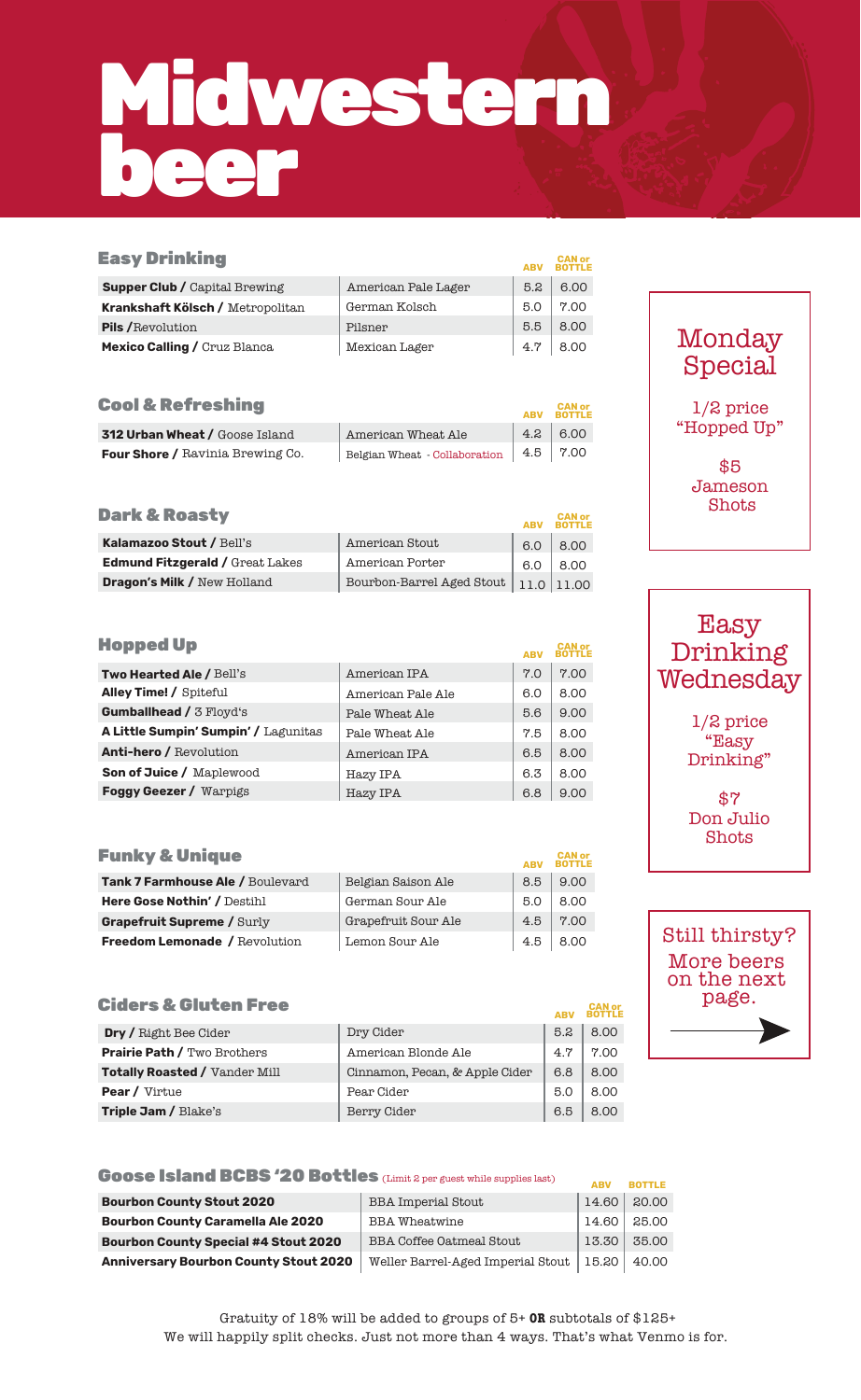# More beer &wine

| <b>Seltzers</b>                      |                   |     | <b>CAN or</b><br><b>BOTTLE</b> |
|--------------------------------------|-------------------|-----|--------------------------------|
| <b>White Claw / Mango</b>            | Alcoholic Seltzer | 5.0 | 7.00                           |
| <b>White Claw / Black Cherry</b>     | Alcoholic Seltzer | 5.0 | 7.00                           |
| <b>Topo Chico</b> / Strawberry Guava | Alcoholic Seltzer | 4.7 | 8.00                           |
|                                      |                   |     |                                |

| <b>You Know You Like It</b>    |                | <b>ABV</b> | <b>CAN or<br/>BOTTLE</b> |
|--------------------------------|----------------|------------|--------------------------|
| <b>Miller High Life</b>        | American Lager | 4.60       | 5.00                     |
| <b>Miller Lite</b>             | Light Lager    | 4.20       | 5.00                     |
| <b>Pabst Blue Ribbon (PBR)</b> | American Lager | 4.80       | 5.00                     |
| <b>Bud Light</b>               | Light Lager    | 5.00       | 5.00                     |

| Non-Alcoholic |  |
|---------------|--|
|               |  |

| NON-AICONOIIC                      |              | <b>ABV</b>     | <b>BOTTLE</b> |
|------------------------------------|--------------|----------------|---------------|
| <b>Run Wild / Athletic</b>         | <b>IPA</b>   | Less than 0.5% | 7.00          |
| <b>Upside Dawn / Athletic</b>      | Golden Ale   | Less than 0.5% | 7.00          |
| <b>Hoppy Refresher / Lagunitas</b> | N/A Beverage | 0.00           | 6.00          |

### Beer Buckets

Receive \$2.50 off a 5-beer bucket.

\*Excludes beers already on special  $^{\ast}\rm{Mix}$  & match is not allowed

## Wine

| White                             |                              |       | <b>GLASS BOTTLE</b> |
|-----------------------------------|------------------------------|-------|---------------------|
| <b>Dibon</b> / Cava               | Catalunya, Spain             | 10.00 | 40.00               |
| <b>Barone Fini / Pinot Grigio</b> | Valdadige, Italy             | 12.00 | 48.00               |
| Giunta / Sauvignon Blanc          | Wairarapa, New Zealand       | 11.00 | 44.00               |
| <b>Novellum / Chardonnay</b>      | Languedoc-Roussillon, France | 13.00 | 52.00               |
|                                   |                              |       |                     |
| Rosé                              |                              |       | GLASS ROTTLE        |

| -----                 |                              | <b>GLASS BOTTLE</b> |  |
|-----------------------|------------------------------|---------------------|--|
| <b>Fortant / Rosé</b> | Languedoc-Roussillon, France | 11.00 44.00         |  |

| . .<br>. .<br>_____ |  |
|---------------------|--|
|                     |  |

|                                                       |                                  |                 | <b>GLASS BOTTLE</b> |
|-------------------------------------------------------|----------------------------------|-----------------|---------------------|
| <b>Böen / Pinot Noir</b>                              | Russian River Valley, California | $13.00$ $52.00$ |                     |
| Carpineto Dogajolo /<br>Cabernet Sauvignon Sangiovese | Tuscany, Italy                   | 12.00   48.00   |                     |

### Tuesday is for the Wine Drinkers 1/2 Price Bottles of Wine



Carafe of Fresh Squeezed Orange Juice = \$5